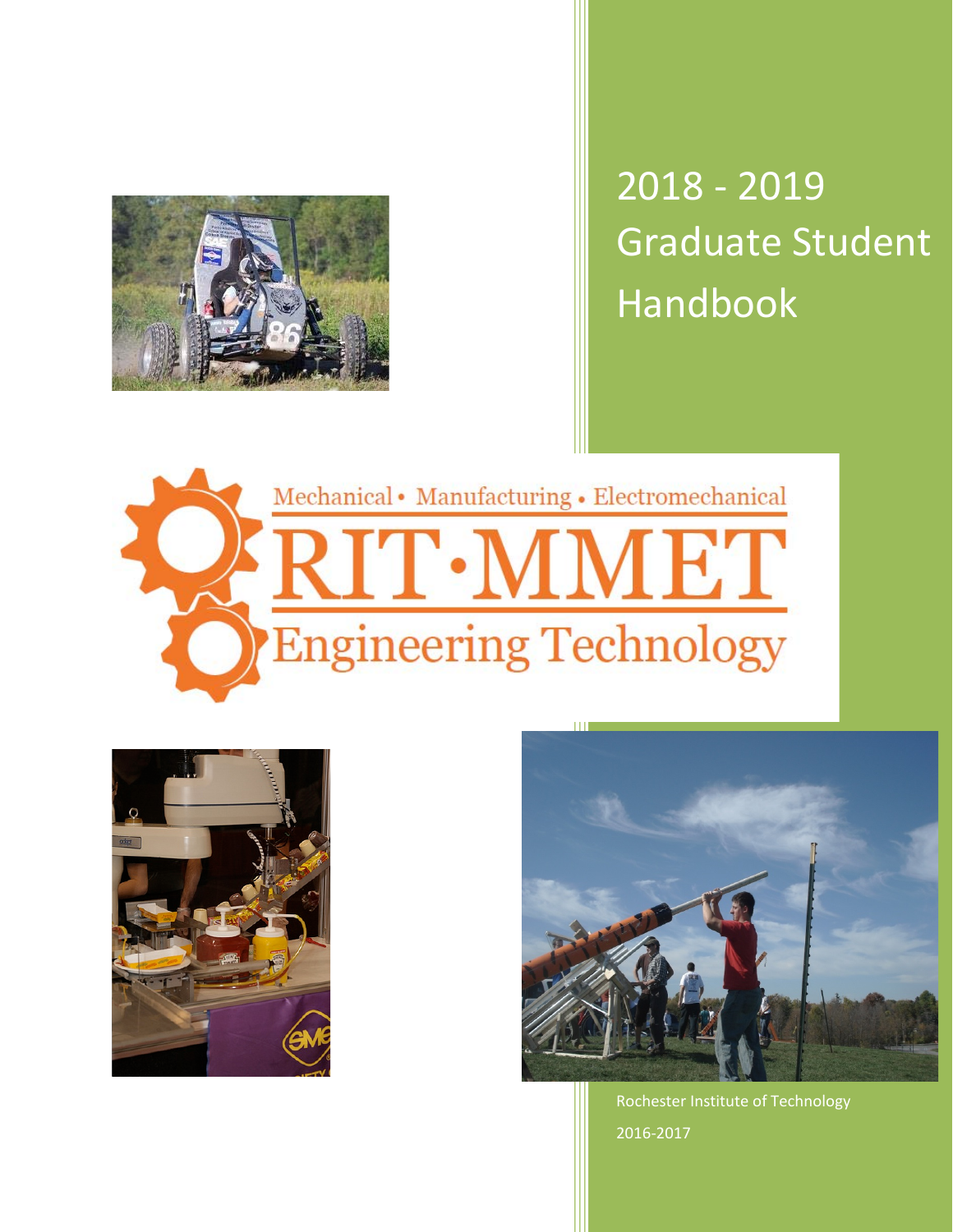| <b>Introduction</b>                     | The Master of Science in Mechanical and Manufacturing Engineering Technology<br>(MMET) program is a multidisciplinary STEM (Science, Technology, Engineering, Math)<br>degree offered by the Department of Manufacturing and Mechanical Engineering<br>Technology (MMET) in collaboration with the Saunders College of Business, the Kate<br>Gleason College of Engineering, and the College of Science. The program is designed for<br>individuals who wish to achieve competence in the effective integration of the<br>computing, manufacturing, design, and quality processes found in any robust design or<br>manufacturing enterprise. Students take a set of common core courses and then elect a<br>concentration in Product Design, Automation, Quality, or Electronic Product<br>Manufacturing. |
|-----------------------------------------|-----------------------------------------------------------------------------------------------------------------------------------------------------------------------------------------------------------------------------------------------------------------------------------------------------------------------------------------------------------------------------------------------------------------------------------------------------------------------------------------------------------------------------------------------------------------------------------------------------------------------------------------------------------------------------------------------------------------------------------------------------------------------------------------------------------|
| <b>General Information</b>              | Applicants for admission are reviewed and processed throughout the academic year.<br>Students may begin their studies in the fall or spring semesters. Limited courses are<br>offered during the summer. Application forms may be obtained online<br>(https://www.rit.edu/emcs/ptgrad/) or by writing to:<br><b>Graduate Enrollment Services</b><br>Rochester Institute of Technology<br>Bausch & Lomb Center<br>58 Lomb Memorial Drive<br>Rochester, New York<br>14623-5604                                                                                                                                                                                                                                                                                                                              |
|                                         |                                                                                                                                                                                                                                                                                                                                                                                                                                                                                                                                                                                                                                                                                                                                                                                                           |
| <b>Admission</b><br><b>Requirements</b> | To be considered for admission to the MS program in Mechanical and Manufacturing<br>Engineering Technology (MMET), candidates must fulfill the following requirements:<br>Hold a baccalaureate degree (or equivalent) from an accredited academic                                                                                                                                                                                                                                                                                                                                                                                                                                                                                                                                                         |
|                                         | institution in the field of engineering or engineering technology. Students with<br>degrees in other disciplines will be considered on an individual basis (see list below<br>for related degrees).                                                                                                                                                                                                                                                                                                                                                                                                                                                                                                                                                                                                       |
|                                         | <b>Related Degrees:</b>                                                                                                                                                                                                                                                                                                                                                                                                                                                                                                                                                                                                                                                                                                                                                                                   |
|                                         | Mechanical<br>Instrumentation<br>$\overline{\phantom{a}}$<br>$\overline{\phantom{a}}$<br>Production<br>Mechatronics<br>Industrial<br>Automation<br>$\overline{\phantom{a}}$<br>Metallurgical                                                                                                                                                                                                                                                                                                                                                                                                                                                                                                                                                                                                              |
|                                         | Have a minimum grade-point average of 3.0. Applicants with a lower GPA will be<br>evaluated on a case-by-case basis and may be admitted on a probationary basis.<br>These students will have to secure a grade-point average of 3.0 (4.0 scale) or better<br>in their first three graduate courses to be considered for full admission.<br>Have completed college-level course work in computer programming, and statistics,<br>Submit two professional recommendations,                                                                                                                                                                                                                                                                                                                                  |

1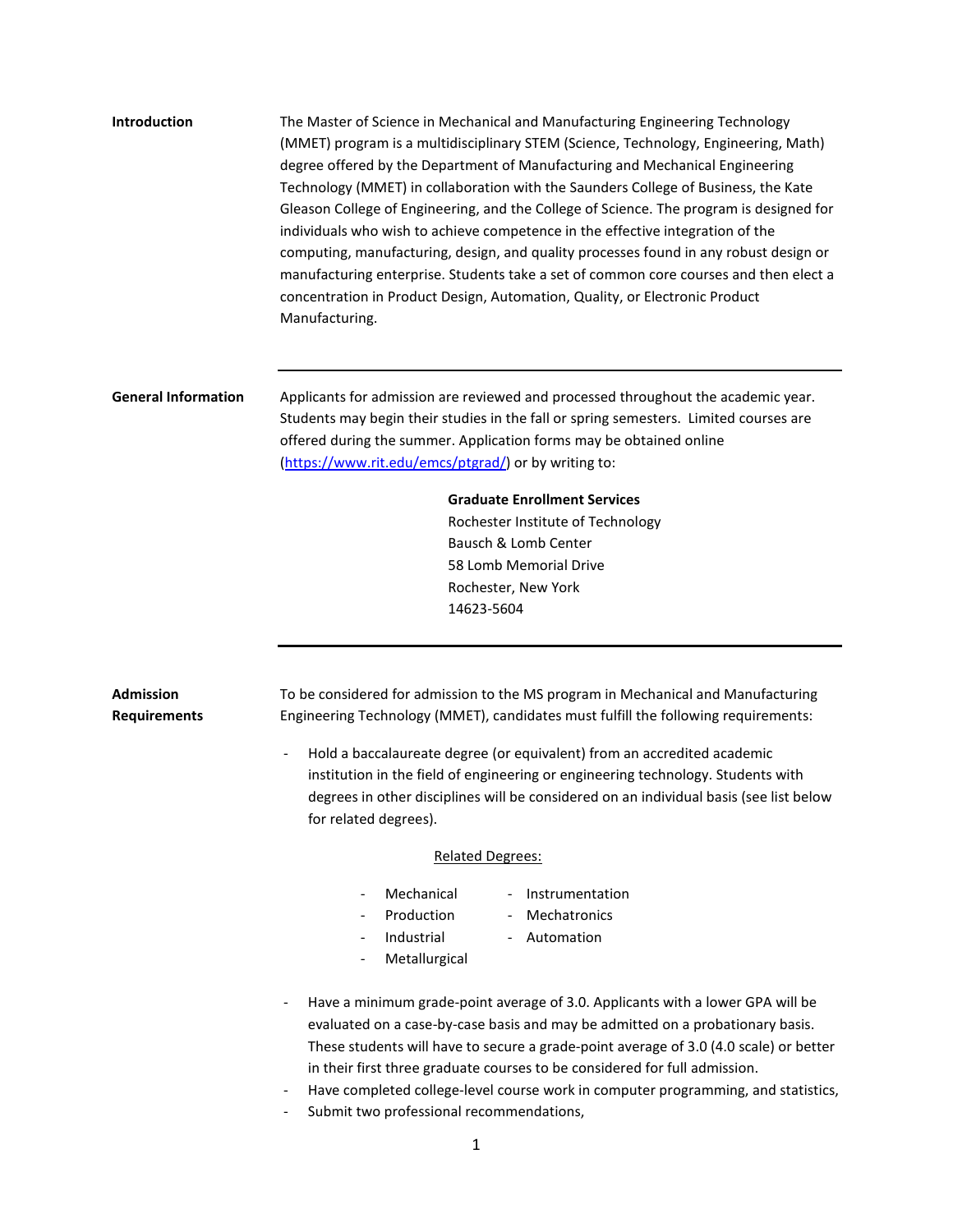|                         | Submit official transcripts (in English) of all previously completed undergraduate<br>and graduate course work,                                                                                                                  |
|-------------------------|----------------------------------------------------------------------------------------------------------------------------------------------------------------------------------------------------------------------------------|
|                         | Submit a clearly written, one-page statement of purpose, and                                                                                                                                                                     |
|                         | Complete a graduate application<br>$\overline{\phantom{a}}$                                                                                                                                                                      |
|                         | International applicants must also submit scores for the TOEFL and GRE exam (more<br>info below)                                                                                                                                 |
| <b>Bridge Courses</b>   | Bridge programs are available for applicants who do not have engineering technology or<br>engineering degrees. Students from business or other non-engineering degrees are<br>required to complete the following bridge courses: |
|                         | Calculus II and Differential Equations<br>$\overline{\phantom{a}}$<br>Materials<br>$\overline{\phantom{a}}$                                                                                                                      |
|                         | <b>Statics and Strength of Materials</b><br>$\overline{\phantom{a}}$                                                                                                                                                             |
|                         | <b>Manufacturing Processes</b><br>$\overline{\phantom{a}}$                                                                                                                                                                       |
|                         | Solid modeling and Geometric Dimensioning & Tolerancing                                                                                                                                                                          |
| <b>Transfer Credits</b> | A student may request to transfer up to 9 semester hours of graduate credits from                                                                                                                                                |
|                         | another university or RIT program with grades of 'B' or better. The Program Director will                                                                                                                                        |
|                         | evaluate these requests. Official transcripts should be sent to:                                                                                                                                                                 |
|                         | <b>Graduate Enrollment Services</b>                                                                                                                                                                                              |
|                         | Rochester Institute of Technology                                                                                                                                                                                                |
|                         | Bausch & Lomb Center<br>58 Lomb Memorial Drive                                                                                                                                                                                   |
|                         | Rochester, New York                                                                                                                                                                                                              |
|                         | 14623-5604                                                                                                                                                                                                                       |
| <b>GRE Scores</b>       | Applicants from universities outside of the U.S. must submit Graduate Record                                                                                                                                                     |
|                         | Examination (GRE) scores. The GRE score is also recommended for those applicants                                                                                                                                                 |
|                         | whose undergraduate grade point average is less than 3.0. A score of 1,200 (V&Q) and                                                                                                                                             |
|                         | an analytical writing score of 3.5 or higher are required scores on the GRE. Applicants                                                                                                                                          |
|                         | with low GRE scores may be admitted conditionally; they may be required to take                                                                                                                                                  |
|                         | additional English language tests and, if required, English language courses along with a                                                                                                                                        |
|                         | reduced MS program course load. Official GRE scores should be submitted to:                                                                                                                                                      |
|                         | <b>Graduate Enrollment Services</b>                                                                                                                                                                                              |
|                         | Rochester Institute of Technology                                                                                                                                                                                                |
|                         | Bausch & Lomb Center<br>58 Lomb Memorial Drive                                                                                                                                                                                   |
|                         |                                                                                                                                                                                                                                  |

Rochester, New York 14623-5604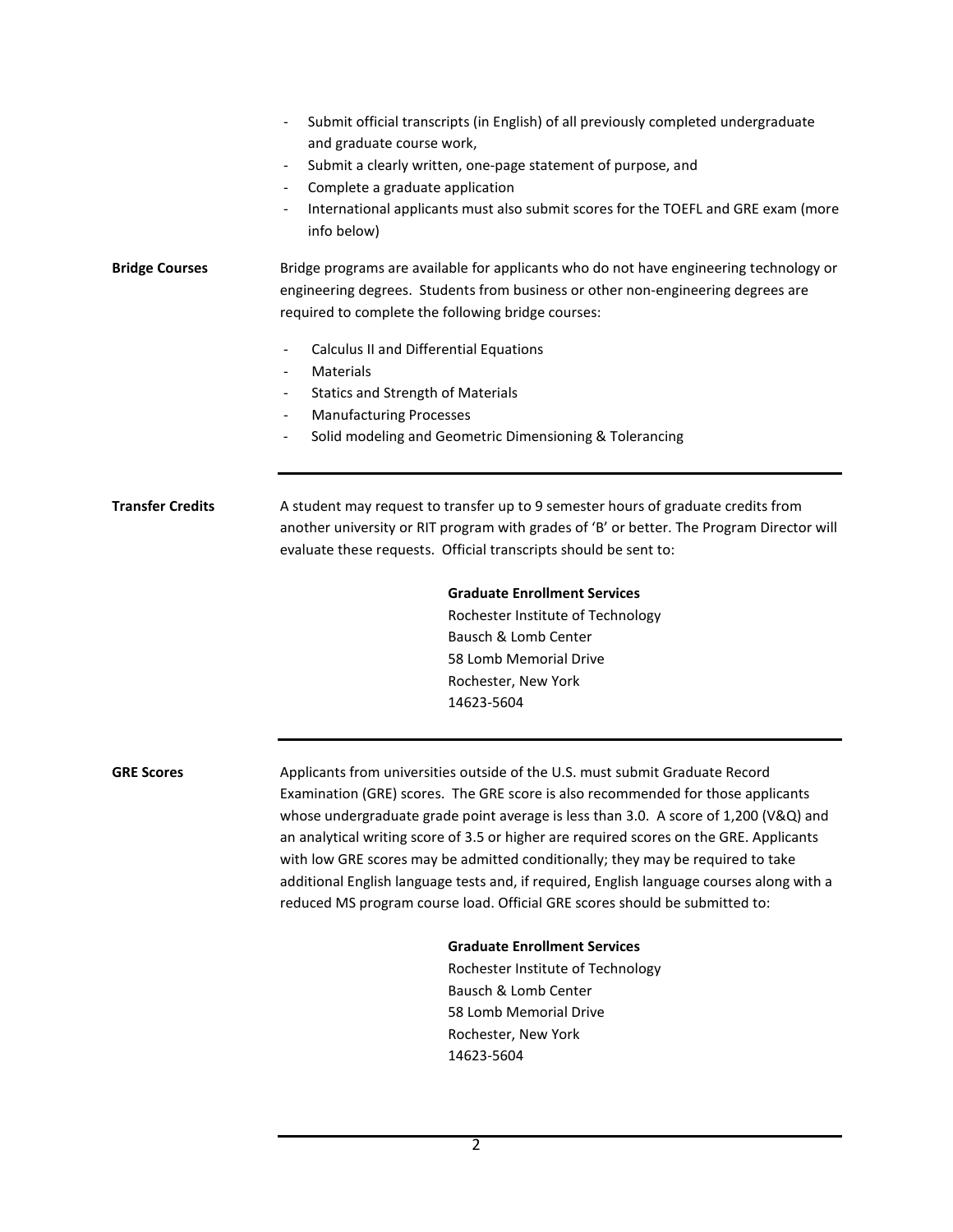| <b>TOEFL Scores</b>                        | International applicants whose native language is not English must submit scores from<br>the Test of English as a Foreign Language (TOEFL). A minimum score of 550 (paper-<br>based) or 80 (Internet-based) on the TOEFL is required.                                                                                                                                                                                                                                                                                                                                                                                                                                                                                                                                                                                                                                                                                                                                                                                                                                                                                                                                                            |
|--------------------------------------------|--------------------------------------------------------------------------------------------------------------------------------------------------------------------------------------------------------------------------------------------------------------------------------------------------------------------------------------------------------------------------------------------------------------------------------------------------------------------------------------------------------------------------------------------------------------------------------------------------------------------------------------------------------------------------------------------------------------------------------------------------------------------------------------------------------------------------------------------------------------------------------------------------------------------------------------------------------------------------------------------------------------------------------------------------------------------------------------------------------------------------------------------------------------------------------------------------|
| <b>Financial Aid,</b><br><b>Employment</b> | Costs                                                                                                                                                                                                                                                                                                                                                                                                                                                                                                                                                                                                                                                                                                                                                                                                                                                                                                                                                                                                                                                                                                                                                                                            |
| Opportunities,<br>and Scholarship          | Information on the cost of graduate tuition can be found at:<br>http://www.rit.edu/grad                                                                                                                                                                                                                                                                                                                                                                                                                                                                                                                                                                                                                                                                                                                                                                                                                                                                                                                                                                                                                                                                                                          |
|                                            | Financial Aid, Scholarship & Student Employment                                                                                                                                                                                                                                                                                                                                                                                                                                                                                                                                                                                                                                                                                                                                                                                                                                                                                                                                                                                                                                                                                                                                                  |
|                                            | The MMET department offers scholarship funding for qualified students. Each<br>$\bullet$<br>student's qualifications and accomplishments are reviewed at the time of admission<br>and again at the start of each academic year (start of fall semester) during their<br>program of study. Appropriate adjustments in scholarship funding are made at the<br>start of each academic year based on a student's academic performance during the<br>previous year.<br>Students may earn additional financial support by gaining student employment on<br>$\bullet$<br>campus. For information regarding student employment, visit the Office of Student<br>Employment in the University Services Center USC-1350.<br>http://www.rit.edu/emcs/seo/<br>The MMET department also offers a limited number of graduate assistantships<br>(teaching and research based) each year. They range in content and purpose<br>depending on the needs of the department and faculty.<br>o Students receiving a teaching assistantship must be registered for no more<br>than 3 courses (9 credits)<br>o Students receiving a research assistantship must be registered for no more<br>than 3 courses (9 credits). |
| Curriculum                                 | The program consists of 36 semester credit hours and is comprised of Graduate<br>Education Courses, Core Courses, a three course Concentration, Electives, and a thesis<br>or capstone project. Students may be required to take additional prerequisite courses<br>depending on their background and elected concentration. The program director may<br>approve the waiver of courses in the prerequisite group from graduation requirements,<br>depending on students' academic and employment backgrounds. Full-time students are<br>eligible for two co-op blocks (three months for each block) after completing two<br>semesters of study at RIT.                                                                                                                                                                                                                                                                                                                                                                                                                                                                                                                                           |
| <b>Electives</b>                           | Students in the Thesis option will take one elective and those in the Capstone option will<br>complete two electives. Courses selected must be a course from another concentration,<br>a course from another graduate program (if approved by the program director and<br>faculty member teaching the course), and any independent study course if approved by<br>the Program Director for Graduate Studies and Research.                                                                                                                                                                                                                                                                                                                                                                                                                                                                                                                                                                                                                                                                                                                                                                        |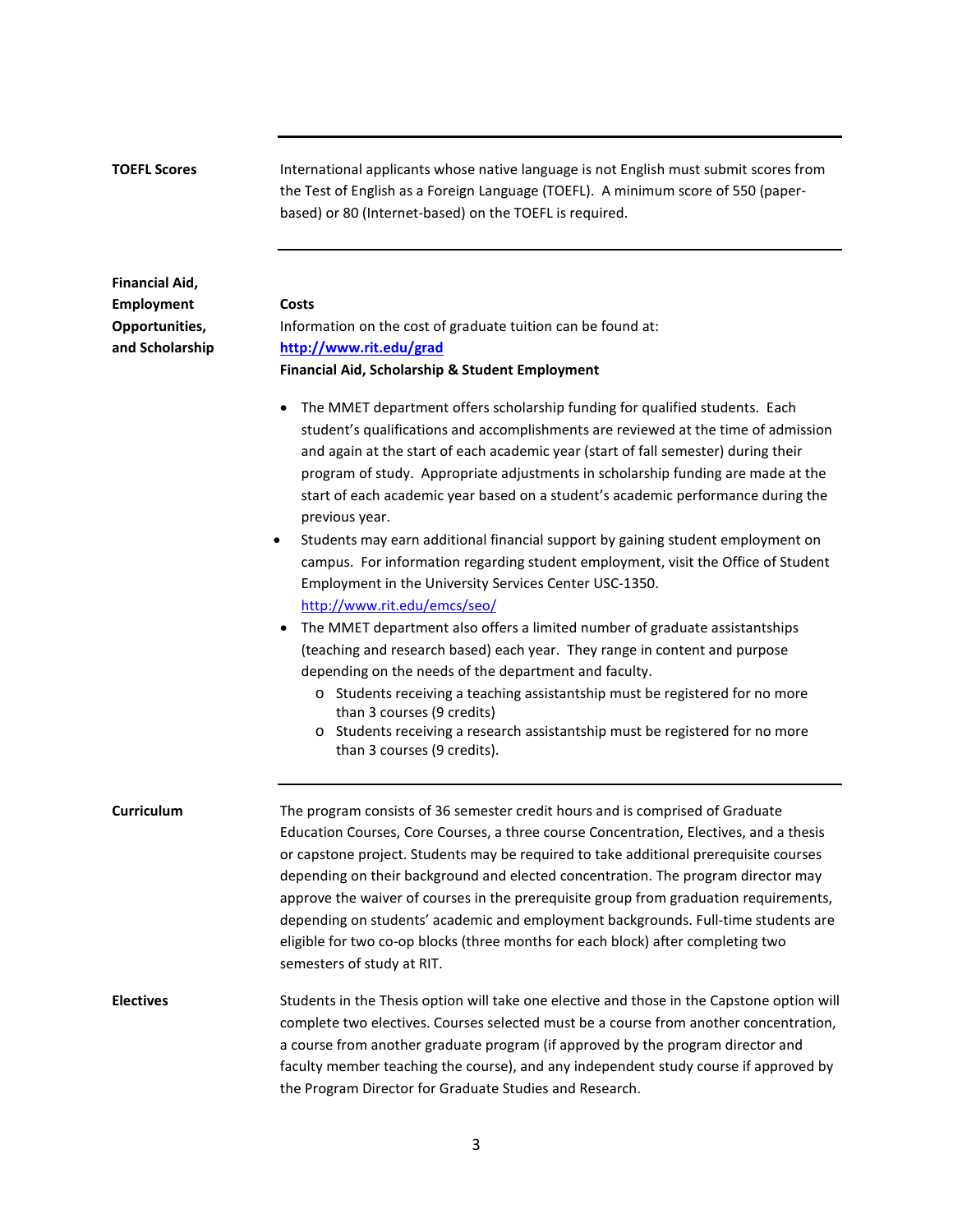| <b>Graduate Education</b> | GRCS 701 Research Methods                                                                                                                                                                                                                                                                                                                        |
|---------------------------|--------------------------------------------------------------------------------------------------------------------------------------------------------------------------------------------------------------------------------------------------------------------------------------------------------------------------------------------------|
| <b>Courses</b>            | STAT 670<br>Design of Experiments for Engineers and Scientists                                                                                                                                                                                                                                                                                   |
| <b>Core Courses</b>       | MFET 650 - Manufacturing and Mechanical Systems Fundamentals<br>MFET 730 - Six Sigma for Design and Manufacturing<br>ACCT 706 - Cost Management<br>DECS 744 - Project Management                                                                                                                                                                 |
| <b>Concentrations</b>     | <b>Product Design</b><br>MCET 620 - Robust Design & Production Systems<br>MCET 670 - Concept Design and Critical Parameter Management<br>MCET 720 - Product and Production System Development and Integration<br><b>Automation</b><br>MFET 670 - Controls for Manufacturing Automation<br>MFET 685 - Robots and CNC in Intelligent Manufacturing |
|                           | ISEE 610 - Systems Simulation                                                                                                                                                                                                                                                                                                                    |
|                           | Quality<br>STAT 621 - Quality Engineering<br>STAT 741 - Regression Analysis<br>MCET 620 - Robust Design & Production Systems                                                                                                                                                                                                                     |
|                           | <b>Electronic Packaging</b><br>MFET 655 - Surface Mount Electronics Manufacturing<br>TCET 740 - Fiber-Optic Telecommunications<br>MFET 756 - Advanced Concepts in Surface Mount Electronics                                                                                                                                                      |
| <b>Thesis Track</b>       | <b>First Year</b><br>MFET 650 - Manufacturing and Mechanical Systems Fundamentals<br><b>GRCS 701 - Research Methods</b><br><b>Concentration Course 1</b><br>MFET 730 - Six Sigma for Design and Manufacturing<br>ACCT 706 - Cost Management<br>MFET 788 - Thesis Planning                                                                        |
|                           | <b>Second Year</b><br>DECS 744 - Project Management<br>STAT 670 - Design of Experiments for Engineers and Scientists<br>Concentration Courses 2, 3<br>Elective<br>MFET 790 - Thesis                                                                                                                                                              |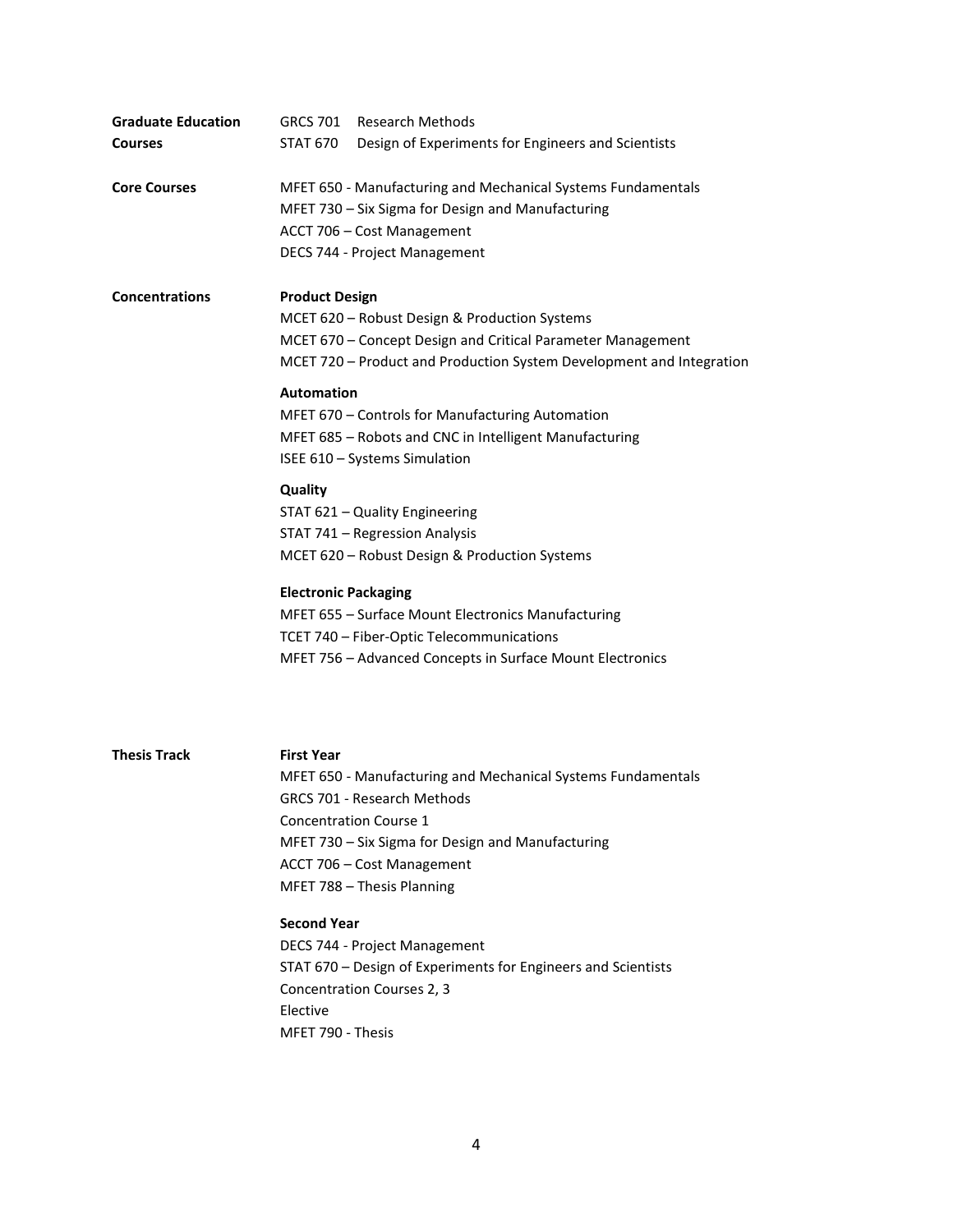## **Capstone Track First Year** MFET 650 - Manufacturing and Mechanical Systems Fundamentals STAT 670 – Design of Experiments for Engineers and Scientists GRCS 701 - Research Methods MFET 730 – Six Sigma for Design and Manufacturing Concentration Course 1 Elective

**Second Year** DECS 744 - Project Management ACCT 706 – Cost Management Concentration Course 2, 3 Elective MFET 797 - Capstone Project

The topic for a student's thesis or capstone, and the faculty advisor, will be in the concentration which the student has chosen to specialize.

The above schedule is only a suggested order; the specific semester a class is taken is the discretion of the student, their faculty advisor, and the Program Director for Graduate Studies and Research.

Any student who receives a grade of 'D' or 'F' in a course must repeat that course. If the course is part of the core curriculum, the student cannot use a different course to replace the original course. When a course is repeated, both grades are calculated into the student's graduate GPA. The original grade is NOT removed.

**Cooperative Education** Although graduate students are eligible for Co-op work, it is not required as part of the MS in MMET program. Students are responsible for securing their own Co-op assignment and MMET does not assure Co-op placement. If a student in the MMET program choose to include a Co-op work experience as part of his/her program, Co-op evaluations must be completed by both the employer and student.

> It is important to note that accepting a job offer, verbally or in writing, constitutes a binding contract, which may not be rescinded.

International students must complete two semesters of course work at RIT before beginning a Co-op work assignment. RIT's office of International Students Services and the MMET Program Director for Graduate Studies and Research must approve Co-op assignments for International students, the cumulative total of which must not exceed 365 days in duration.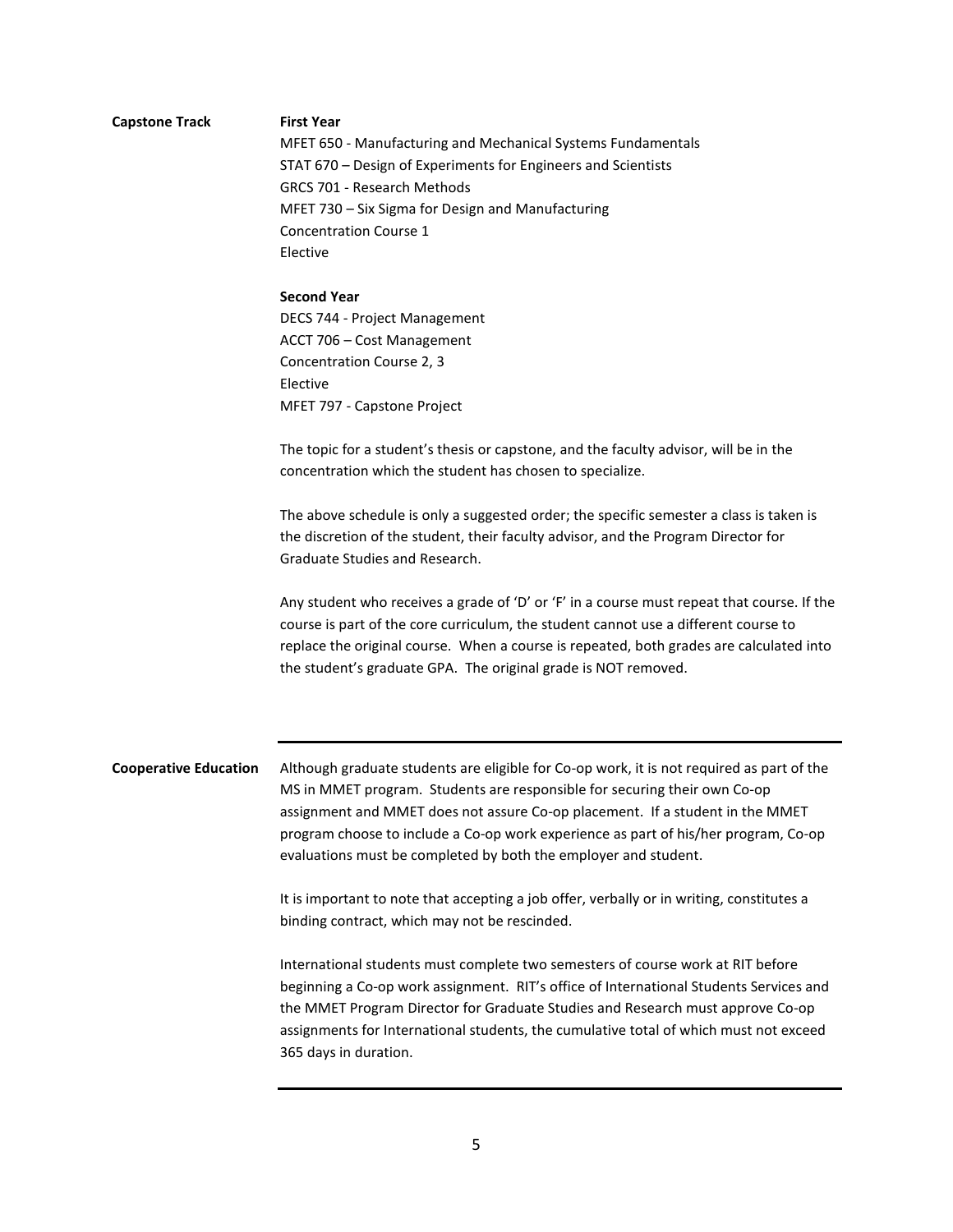| <b>Probation and</b><br><b>Suspension</b>                            | Any matriculated graduate student whose Program Cumulative GPA falls<br>below a 3.0 after 9 credit hours or subsequently will be placed on probation and<br>counseled by the program director concerning continuation in the graduate program.<br>Those students placed on probation must raise their Program Cumulative GPA to the 3.0<br>level within 9 credit hours or risk suspension from the program. Should it be necessary<br>to suspend a graduate student for academic reasons, the student may apply for<br>readmission to the dean of the college or designee (department chair, program director,<br>etc.) upon demonstration of adequate reason for readmission. Readmission is NOT<br>guaranteed.                                                                                                          |
|----------------------------------------------------------------------|---------------------------------------------------------------------------------------------------------------------------------------------------------------------------------------------------------------------------------------------------------------------------------------------------------------------------------------------------------------------------------------------------------------------------------------------------------------------------------------------------------------------------------------------------------------------------------------------------------------------------------------------------------------------------------------------------------------------------------------------------------------------------------------------------------------------------|
| <b>Master's Thesis</b><br>or Capstone                                | The culmination of the master's program is a graduate Thesis or Capstone.<br>Before registering for Thesis or Capstone, students must select a Capstone/Thesis<br>advisor and complete a Capstone or Thesis proposal. The Thesis/Capstone proposal<br>must be presented in a public presentation prior to final approval. At a minimum the<br>student's entire committee, including the Graduate Program Director, must be in<br>attendance. The proposal must be approved by the Capstone/Thesis committee prior to<br>the student proceeding. The proposal form must be signed and turned into the MMET<br>office before you will be able to register for Capstone/Thesis. Please follow the<br>Thesis/Capstone guidelines provided in a separate document.                                                             |
| <b>MS Capstone or</b><br><b>Thesis Registration</b>                  | In order to register for graduate Capstone or Thesis course(s), student's must have a<br>signed Capstone Project/Thesis Proposal form submitted and on file with the MMET<br>office. Once this has been completed, the MMET office will register you for the<br>appropriate course and section of Capstone or Thesis. If you register for the Capstone<br>and do not complete it in one semester, you will receive an "I" grade. Once the<br>Capstone is complete, the "I" grade will be changed to your new grade. If you choose a<br>Thesis and do not complete it within one semester, you will receive an "R" grade. This<br>indicates that your Thesis is in progress. Once completed, the "R" grade remains but the<br>full title of your thesis is posted to the RIT system, indicating completion of your thesis. |
| <b>Checklist for the</b><br><b>Thesis/Capstone</b><br><b>Defense</b> | When the Capstone or Thesis is complete, the one step remaining is<br>the presentation or defense. This presentation is approximately 50 minutes long<br>including time for questions and is open to the RIT community. Typically MMET faculty<br>members, the Director of Graduate Studies, and the Department Chair are in<br>attendance.<br>The student is required to:<br>Schedule the presentation with the MMET department office. Please submit 3<br>possible dates and times that work so that the office can choose a time when a<br>majority of the MMET faculty are available to attend. The request for scheduling<br>should be made at a minimum of one week prior to the proposed presentation<br>dates.                                                                                                    |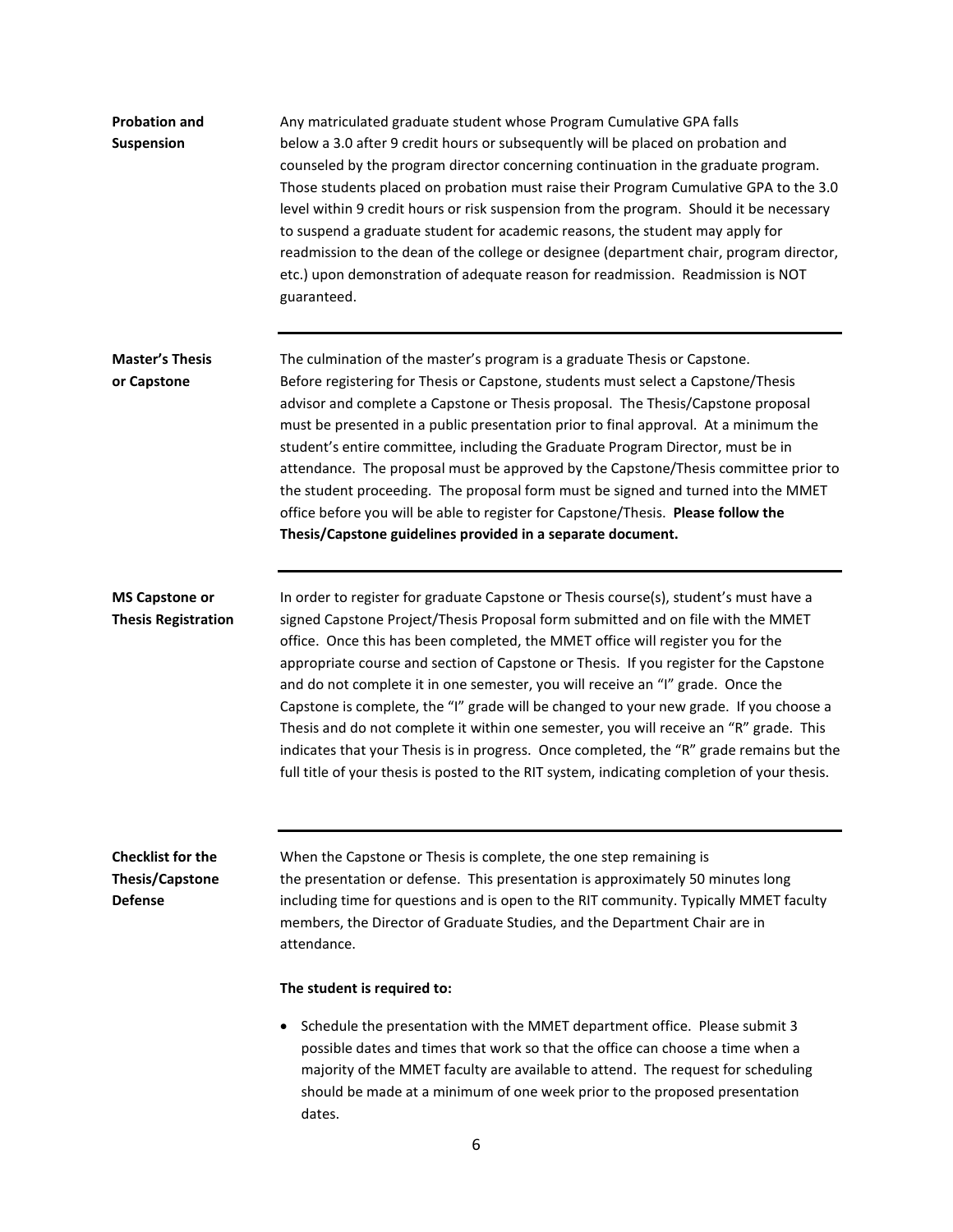- Provide your Capstone/Thesis committee with copies of the written Capstone /Thesis report at least a week prior to your presentation. This will provide your committee time to edit your document and notify you of necessary and suggested changes.
- Ensure that the room where the presentation is scheduled has all audio/visual equipment necessary. If additional equipment is needed please see the MMET information technology manager.
- Check with Graduate Program Director that all necessary paperwork is complete.
- Prepare any handouts that you will need for your presentation.

## **Thesis/Capstone**

**Deliverables** You are responsible for submitting the following materials for your capstone /Thesis to the RIT entity listed below.

- Electronic copy (MS Word and PDF) of your final report, including:
	- o Title page with the following information
		- **Title of Thesis/Project**
		- Date presented/defended
		- Academic Program
		- **Rochester Institute of Technology**
		- **Rochester, NY**
		- "Thesis submitted in partial fulfillment of the requirements of the degree of Master of Science in Manufacturing and Mechanical Systems Integration"
	- o Signature page containing the following information
		- Title of Thesis/Project
		- Date presented/defended
		- **Academic Program**
		- **Rochester Institute of Technology**
		- **Rochester, NY**
		- Signature lines with the names of the signors below the line and date signed at the end
			- Names to be listed in the following order: Student, thesis/project advisors, MMET Graduate Program Director, and MMET Department Chair.

An electronic version of your final paperwork for a thesis must be submitted to RIT Wallace Center-ProQuest. Please note that a print copy is no longer submitted to the library.

Please see <http://infoguides.rit.edu/thesis-services> for more information.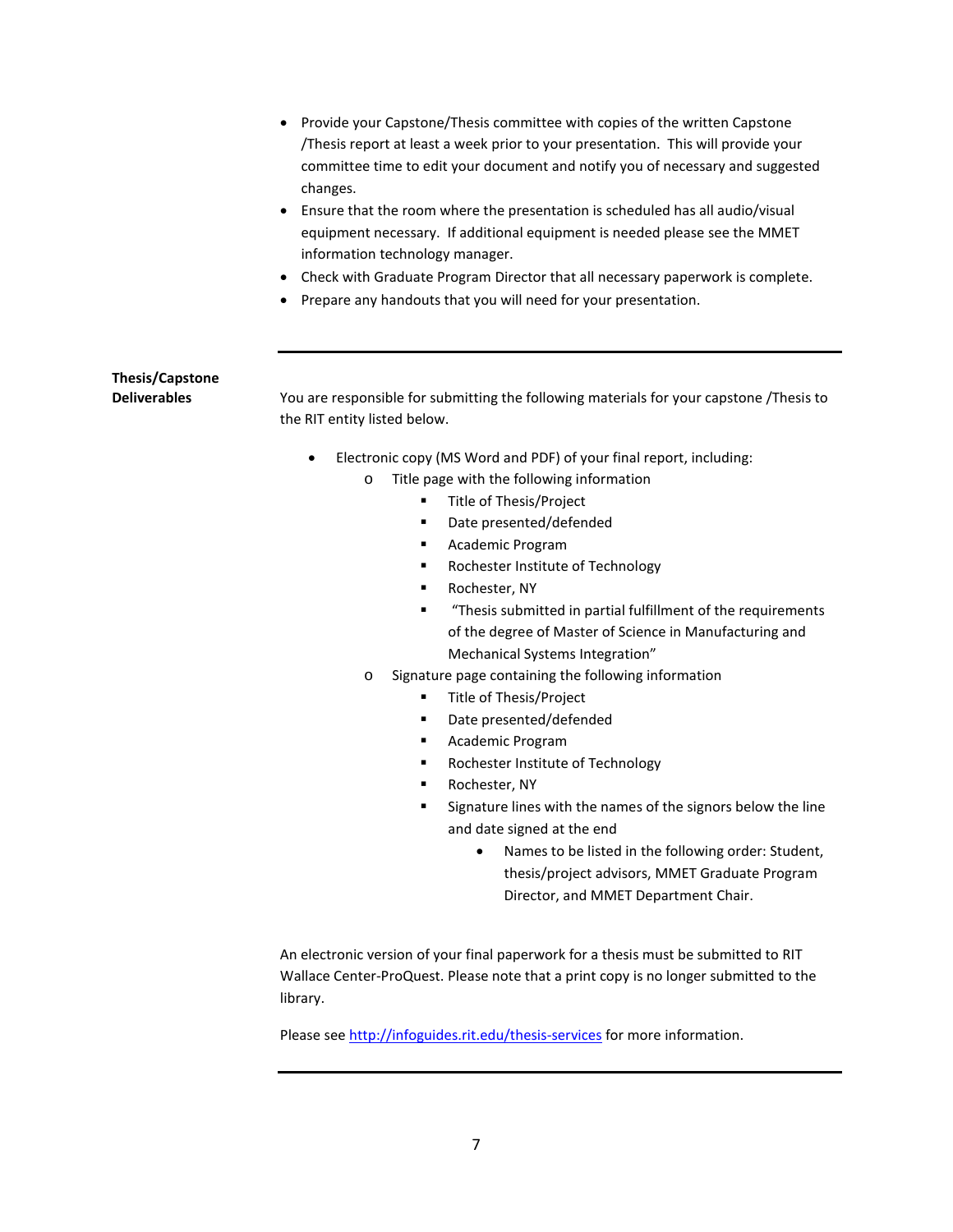| <b>Full-time Equivalency</b>                   | Continued, active registration at RIT is important for students who must maintain Full-<br>time status, such as international students or students with loans. Students are only<br>eligible for Full Time Equivalency (FTE) when registered for less than 9 credit hours or<br>their project, thesis, or continuation of project/thesis.                                                                                                                                                                                                                                                                                      |
|------------------------------------------------|--------------------------------------------------------------------------------------------------------------------------------------------------------------------------------------------------------------------------------------------------------------------------------------------------------------------------------------------------------------------------------------------------------------------------------------------------------------------------------------------------------------------------------------------------------------------------------------------------------------------------------|
|                                                | To be considered a full-time student while completing your project/thesis you must<br>complete a "full-time equivalency" form. The MMET Department allows you to apply<br>for no more than 4 semesters of full-time equivalency. Please see the Program Director<br>for Graduate Studies to complete this form.                                                                                                                                                                                                                                                                                                                |
| <b>Miscellaneous</b><br><b>Information</b>     | More information about the program and department can be found online at<br>https://www.rit.edu/cast/mmet/graduate-programs/ms-in-manufacturing-and-<br>mechanical-systems-integration                                                                                                                                                                                                                                                                                                                                                                                                                                         |
| <b>Graduate Student</b><br><b>Mail Folders</b> | Mail folders are located outside of the main MMET Office. Please check your folder<br>regularly.                                                                                                                                                                                                                                                                                                                                                                                                                                                                                                                               |
| <b>MMET Main Office</b>                        | The main MMET Office is located in Golisano Hall (Building 70), room 1165. The phone<br>number is 585-475-2270. The office is open Monday-Friday from 8:30am-4:30pm. This<br>office maintains the academic records for all MMET students. If you have questions<br>regarding your curriculum, department, RIT policies, or anything else pertaining to your<br>education, please feel free to come to the office. Forms for change-of-program,<br>program extension, full-time equivalency, application for graduation, and many others<br>are available at the MMET Office.                                                   |
| <b>Electronic Mail</b>                         | The MMET faculty and staff use RIT email accounts to communicate with students.<br>Please check your RIT email on a regular basis. When emailing any request to a faculty<br>or staff member at RIT you should always use your RIT email address. When requesting<br>assistance by email to multiple staff members, please CC all parties on a single email.                                                                                                                                                                                                                                                                   |
| The 7-year Rule for<br><b>Course Credit</b>    | Courses used to meet degree requirements for the MMET degree must have been<br>completed within seven years of the date of graduation.                                                                                                                                                                                                                                                                                                                                                                                                                                                                                         |
| <b>Academic Dishonesty</b>                     | Academic Dishonesty falls into three areas: cheating, duplicate submission, and<br>plagiarism. Any act of Academic Dishonesty will incur one or more serious<br>consequence. After notifying and presenting the student with evidence of academic<br>dishonesty, the instructor has the full prerogative to assign an "F" for the offense, or to<br>assign an "F" for the entire course. The instructor will inform and, if possible, meet with<br>the student concerning the decision reached on the "F" for the offense, or the "F" for<br>the entire course. A student may be brought before the Academic Conduct Committee |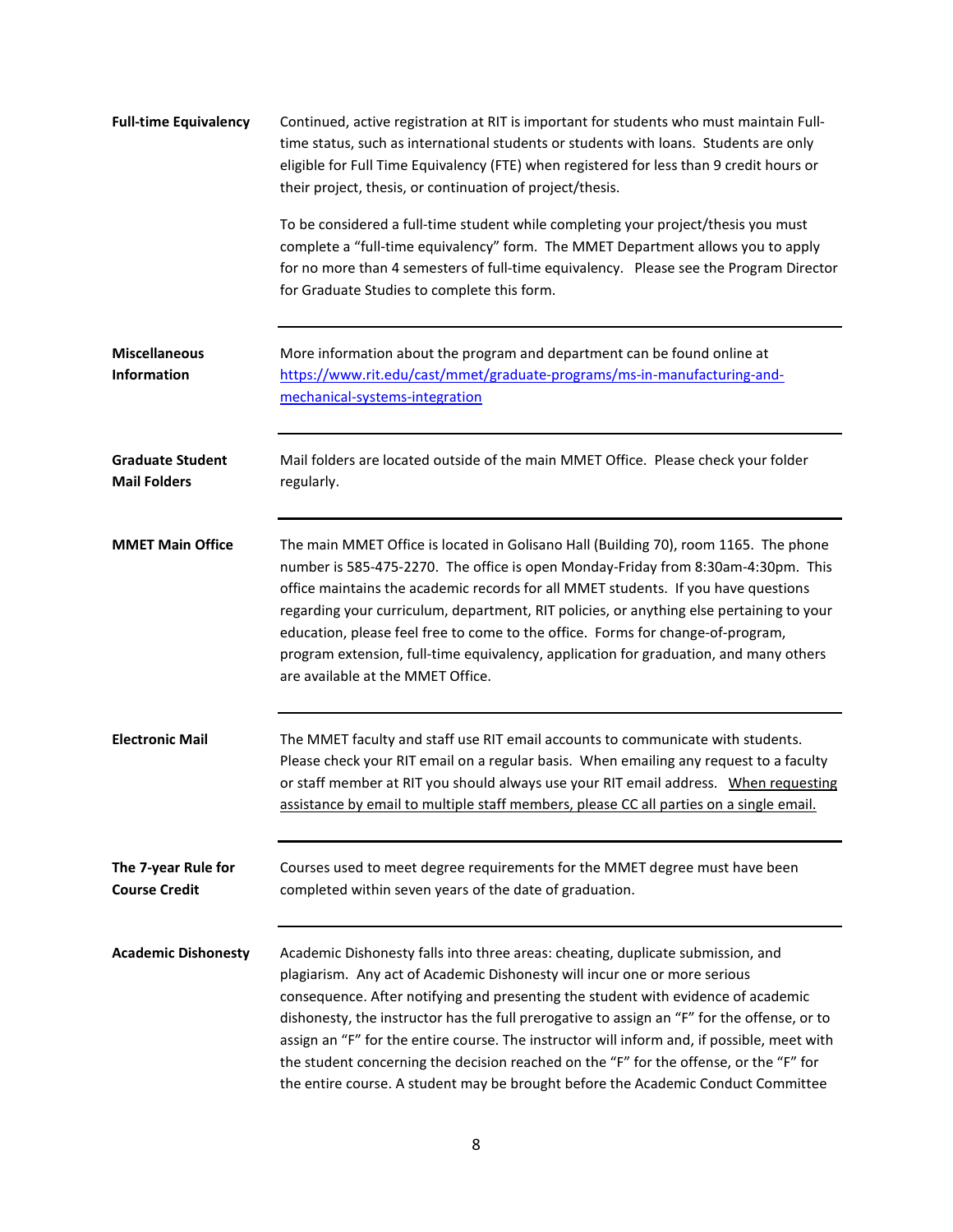of the College in which the alleged offense occurred, and may face academic suspension or dismissal from the Institute.

## Commonly Asked Questions by Our Graduate Students:

- **How can I make an appointment with the Graduate Director?**
	- *Contact the staff assistant in the department office at 585-594-2270.*
- **How to use SIS (Student Information System)?**
	- *Visit this link for instructional aids and tutorials: <http://www.rit.edu/sistraining/student-training-materials>*
- **Who will help with SIS issues?**
	- Contact the help desk at 585-475-4357 or visit this link: *<http://www.rit.edu/sistraining/forms/contact-us>*
- **How to use e-services?**
	- *Visit this link to find out more about e-services: <https://www.rit.edu/eservices/>*
- **What resources are available through ITS, such as Resnet?**
	- *Visit this link to go to the main page for ITS Services: <http://www.rit.edu/its/>*
- **How to use library resources?**
	- Visit this link for help with using library resources: *<http://library.rit.edu/use>*
- **How to get access to computer labs?**
	- *Go to the link below to request swipe access: [http://apps.rit.edu/cast/labs/lab\\_access/index.php](http://apps.rit.edu/cast/labs/lab_access/index.php)*
- **How to get printing access? What is the department policy for how much a student can print out?**
	- You will have automatic printing access from any of the computer labs for which you have access. The *printing limit is 500 pages per semester.*
- **How much tuition will be waived if a student is selected for a teaching or research assistantship?** - *This is dependent upon the department. Refer to the question below.*
- **Where can I get information regarding departmental assistantship positions?**
	- *Students should contact the Graduate Program Coordinator, regarding positions available in our department.*
- **Where can I get information regarding on-campus jobs?**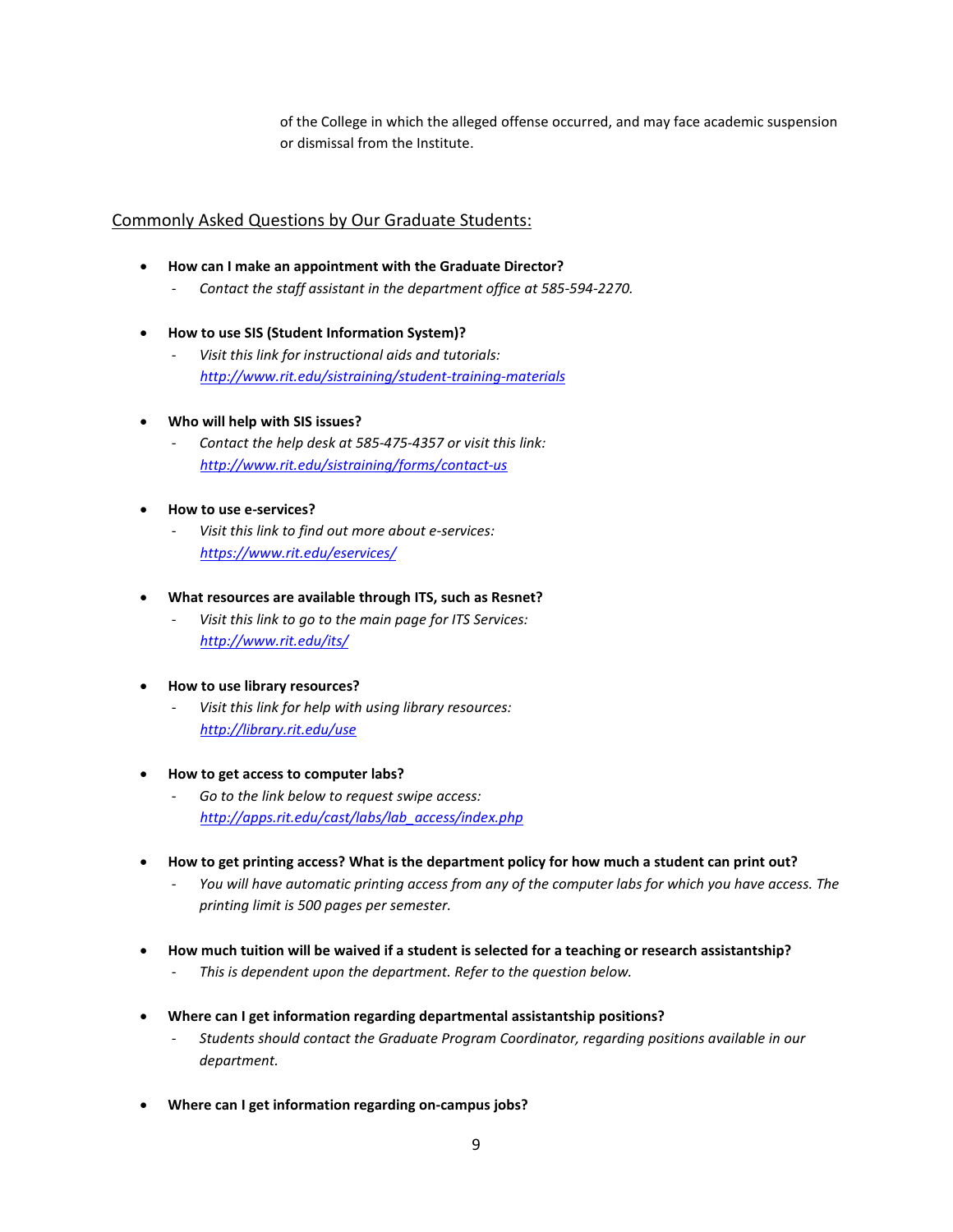- *Visit the Office of Student Employment for more information: <http://www.rit.edu/emcs/seo/?/home/>*
- **Will this program allow a student to switch to another department in the future?**
	- *It is possible, but students should work closely with the Graduate Program Coordinator*
- *What companies recruit students from the MMET program, especially for international students?*
	- *Students in our programs are recruited from a wide variety of employers. Follow this link to find out more: <http://www.rit.edu/emcs/oce/employer/salary>*
- *What are the research projects that are being carried out in our department?*
	- *Follow the link provided to see our faculty directory. Each faculty member has a bio with their research interests listed:<https://www.rit.edu/cast/mmet/faculty-and-staff-directory>*
- *Who will help to get me started on research?*
	- *Students should work closely with the Graduate Program Coordinator to establish their research project and to have a faculty member assigned*
- *How do I complete my thesis?*
	- *Work with a faculty member to answer a research question and then document findings in the thesis. Follow procedures outlined in the Thesis/Capstone Requirements Documents*
- *Where to get information regarding departmental clubs like SME?*
	- Visit this link to find out more about our student clubs:  *<http://www.rit.edu/cast/mmet/student-experience/clubs-and-activities>*
- *When can students go for co-op?* 
	- *A co-op is optional for graduate students. International students need to complete 9 months of fulltime academic studies before becoming eligible for coop.*
- *What is probation?*
	- *Probation refers to the academic action taken when a student is not in good academic standing. A student placed on probation is expected to sufficiently raise his/her GPA in the succeeding term so that the probationary status can be removed. In some circumstances, a student will also be required to satisfy specific conditions required by the home department in the form of an academic contract in order to be removed from probation. Failure to meet the terms of probation may result in suspension*
- *Could I be in danger of losing my scholarship?*
	- Scholarships are dependent on satisfactory performance and are renewable each year. If you fear *that you might be in danger of losing your scholarship, you should speak with the Graduate Program Director as soon as possible*
- *What is Turnitin? How will it affect me?*
	- *Turnitin is an Internet-based plagiarism-prevention service created by iParadigms, LLC. Typically, universities and high schools buy licenses to submit essays to the Turnitin website, which checks the documents for unoriginal content. The results can be used to identify similarities to existing sources or*